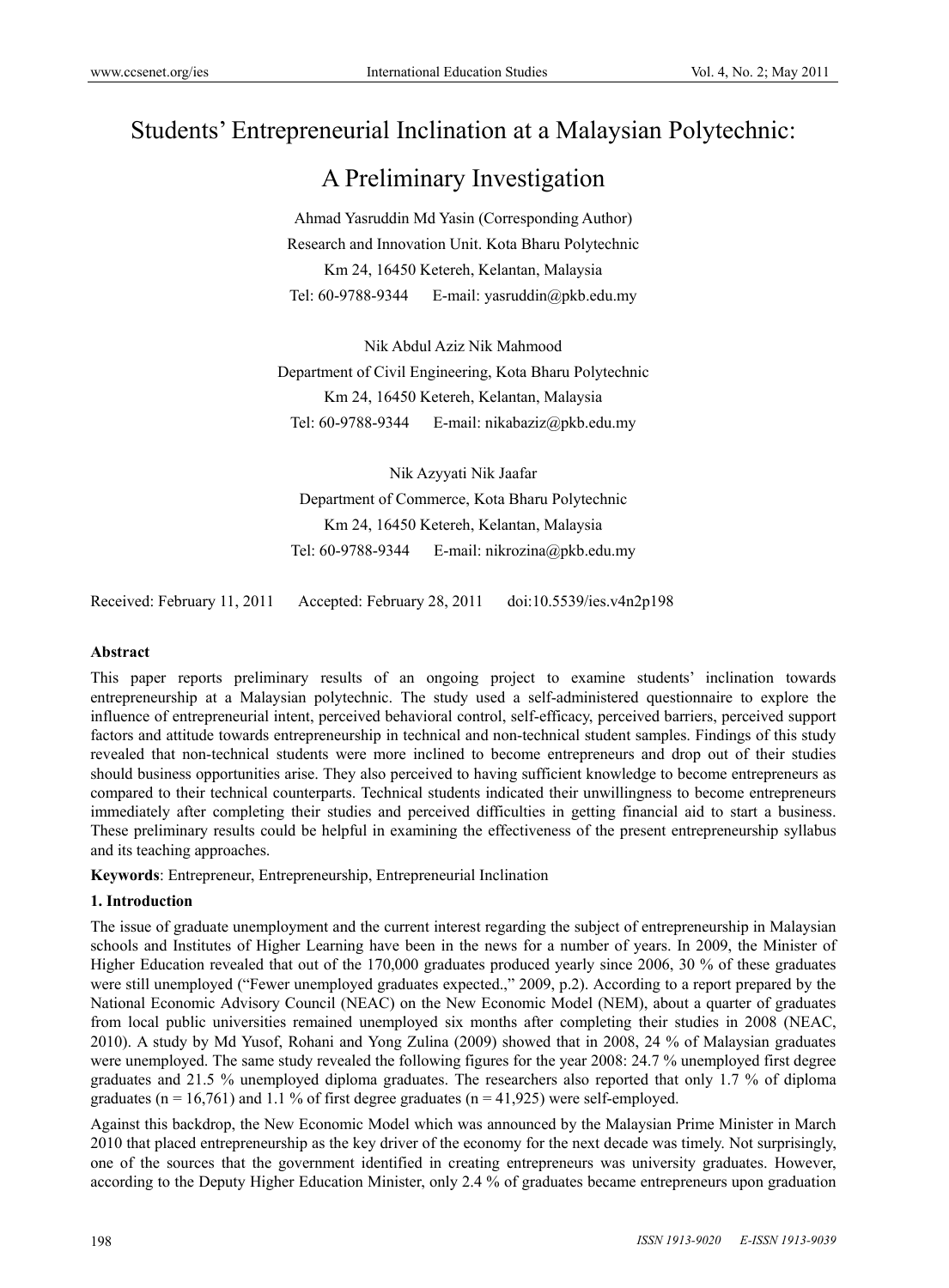and this number was relatively small compared with those in developed countries (Azlan, 2009). A few months earlier, the Minister of Higher Education expressed his disappointment that only 10,000 graduates attended entrepreneurship programs organized by the Ministry each year ("Fewer unemployed graduates expected.," 2009, p.2). Thus this preliminary study was carried out in support of the government's agenda to make entrepreneurship as a career choice among Malaysian graduates.

## **2. Review of Literature**

## *2.1 Demographic Factors, Personality Traits and Entrepreneurial Inclination*

A review of literature on the entrepreneurial inclination of students reveals a consistent interest in identifying the factors that influence an individual to become an entrepreneur. Some of these studies investigated the students' inclinations of being self-employed by looking at influencing factors such as age, gender, educational and family backgrounds, and prior business experiences (e.g. Kristiansen & Nurul Indarti, 2004; Shay & Terjensen, 2005). Other studies (e.g. Hian, 1996; Yar Hamidi, Wennberg & Berglund, 2008; Palaniappan & Rafik-Galea, 2009) used intention models such as the Entrepreneurial Event Model (Shapero, 1982) and the Theory of Planned Behaviour (Ajzen, 1991) in examining traits, for example; risk taking, creativity and perceived barriers.

Kristiansen and Nurul Indarti (2004) in a study of entrepreneurial intention among Indonesian and Norwegian students found that age, gender and educational background had no significant impact on entrepreneurial intention. Another study by Shinnar (2009) showed that there were no significant differences between male and female students regarding interest in entrepreneurship. Shay and Terjensen (2005) however found that males had higher aspirations than females to start their own businesses. Yar Hamidi, Wennberg and Berglund (2008) in a study on creativity in entrepreneurship education found that high scores on creativity tests and prior entrepreneurial experiences indicated positive entrepreneurial intentions, whereas perception of risks had a negative influence. Palaniappan and Rafik-Galea (2009) also found that school students who perceived themselves as creative had high levels of initiative, prefer challenging tasks and had higher entrepreneurial tendencies.

A study of entrepreneurial inclination and psychological characteristics by Hian (1996) showed that entrepreneurially inclined students had greater innovativeness and higher propensity to take risks as compared to those that were not entrepreneurially inclined. In Singapore, a study by Wang and Wong (1998) on the level and determinants on interest in entrepreneurship among undergraduates discovered that the significant deterrents to becoming entrepreneurs were inadequate business knowledge and perceived risks. Luthje and Franke (2003) also showed that personality traits had a strong impact on the attitude towards self-employment where entrepreneurial intent was directly affected by perceived barriers and support factors.

Studies on the entrepreneurial inclination of Malaysian students from a gender perspective revealed mixed results. Ooi (2008) on a study of university students in Northern Peninsular Malaysia found that gender, along with other factors such as programs of study, previous working experience and mother's occupation had significant differences on undergraduates' inclination towards becoming entrepreneurs. The above findings supported the results of an earlier study where male university students were found to exhibit higher entrepreneurial intention compared to their female counterparts (Zaidatol Akmaliah & Afsaneh, 2009a). Another study by Mohd Nizam, Norhamidi, Dzuraidah., Jaharah, Nishata Royan, and Shahida Azura (2009) found that female and Chinese students showed higher inclination towards becoming entreprenuers as compared to male and non-Chinese students.

There are also a number of studies on Malaysian students' entrepreneurial inclination using the intention model. Based on the Theory of Planned Behaviour (TPB), a study by Arifatul Husna, Zainol, Zakiyah and Adura (2010) revealed that perceived behavioural control was the strongest factor in influencing students to become entrepreneurs. However, in a previous study of 1554 university students, Zaidatol Akmaliah (2009) found that the students' score on perceived behavioural control was only moderate. In another study of entrepreneurial spirit between students with and without entrepreneurship experience, Zaidatol Akmaliah and Abdullah Salleh (2008a) found that the former scored higher mean in constructs associated with entrepreneurial spirit where the three main predictors were subjective norms toward entrepreneurial behaviour, entrepreneurial self-efficacy and entrepreneurial interest.

#### *2.2 Entrepreneurship Inclination of Malaysian Polytechnic Students*

Based on the literature reviewed, only a few studies have been conducted on Malaysian polytechnic students' entrepreneurial inclinations. One of the earliest studies in 1994 by Baharu showed that polytechnic students with the following demographic factors exhibited high entrepreneurial orientation: female students, rural students and prior exposure in handling financial account. In focusing on agricultural engineering students at a local polytechnic, another study showed a high level of confidence among the respondents in pursuing a career as entrepreneurs (Ismail, 2006). These findings contradicted the results of a study of accounting students by Sarimah (2001) who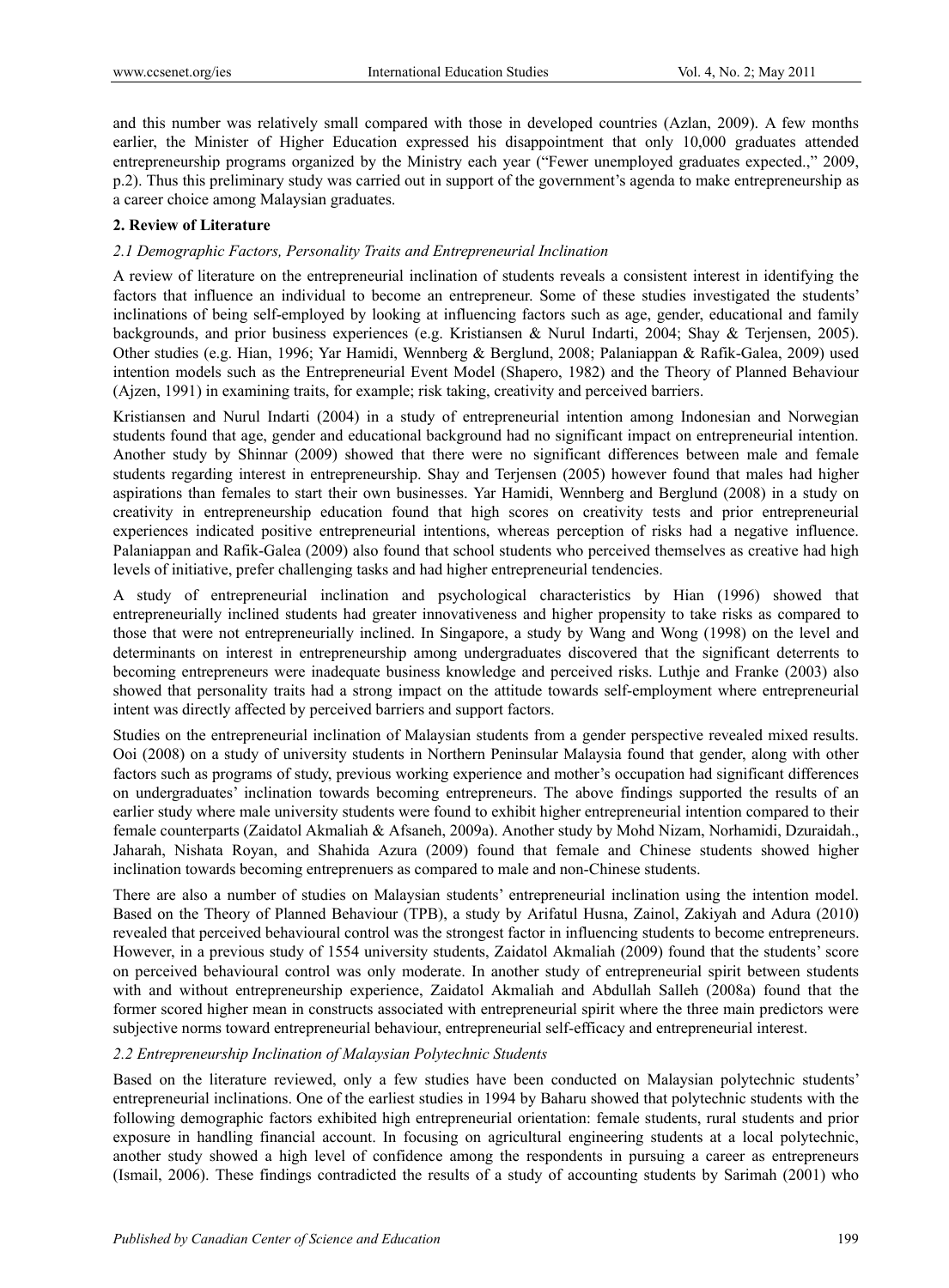found that the respondents had a low interest in becoming entrepreneurs where they listed job security as the main factor in choosing a career. A similar study of hotel and catering students of two polytechnics also revealed that the respondents were not fully prepared to become entrepreneurs after finishing their studies (Mohd Fairuz, 2006). As argued by Mohd Zahari (2010) in his study on entrepreneurship education and polytechnic students' entrepreneurial tendencies, the uneasiness of students to become entrepreneurs could partly be attributed to the syllabus in used which was not effective in imparting entrepreneurial knowledge, skills and attributes. The study also revealed that lecturers lacked relevant entrepreneurial skills, knowledge or training and teaching approaches were inappropriate. These findings supported an earlier study by Mohd Zin (2002) where he discovered that the level of entrepreneurship inclination among polytechnic commerce lecturers was low.

#### *2.3 Entrepreneurship-related Programs in the Malaysian Polytechnic Education System*

In the Malaysian polytechnic education system, three entrepreneurship-related programs are offered to the students. The first program is P3117 Keusahawanan (*Entrepreneurship*) which is a compulsory subject for third-semester Diploma in Business Studies and Diploma in Marketing students. Another entrepreneurship-related program is P3130 Pembangunan Usahawan (*Entrepreneur Development*) which is only offered to engineering students in their fifth or sixth semester of their studies. This new program was only introduced in the January 2010 academic session. The third entrepreneurship-related program is R2001 Keusahawanan dan Pengurusan Organisasi (*Entrepreneurship and Organizational Management*) which comes under the purview of the co-curriculum department of the respective polytechnics. This program is mandatory to all second semester students, irrespective of their fields of study. There are similarities between the three programs where the focus is on entrepreneurship issues, choosing ideas and opportunities and developing business plans. Additional topics in P3130 Pembangunan Usahawan include basic management, basic marketing and financial management. For R2001 Keusahawanan dan Pengurusan Organisasi, the two main topics are entrepreneur development and organizational management. A quick survey on the number of engineering students taking the P3130 Pembangunan Usahawan revealed a totally unexpected statistic: only 5 diploma students ( $n = 624$ ) registered for this program in the July 2010 academic session.

#### **3. Statement of Problem**

The Graduate Tracer Studies which was started in 2003 by the Malaysian Ministry of Education, and continued by the Ministry of Higher Education have not fully focused on getting the graduates' feedback on entrepreneurship. Since the government places a high-priority status on developing an entrepreneurial culture among the students for national development, there is growing concern that graduates do not have the inclination, the right attitudes or sufficient entrepreneurial skills to become self-employed. Thus Institutes of Higher Learning like the polytechnics have a key role to play by providing training and inculcating an entrepreneurial culture in the campuses. However, studies on polytechnic students' inclination towards entrepreneurship are far and few. Hence in getting a better understanding of polytechnic students' attitude towards entrepreneurship, studies focusing on students' entrepreneurial inclination would be helpful in supporting the government's effort in producing more entrepreneurs from the polytechnic education system.

# **4. Objective of the Study**

The objective of this study was to investigate and compare the degree of entrepreneurial inclination of two groups of students at a Malaysian polytechnic. Specifically, this study sought to compare the degree of entrepreneurial inclination of DPM (Malay acronym for Diploma in Business Studies) students with DUB (Malay acronym for Diploma in Quantity Surveying) students. These two programs were chosen to represent technical (quantity surveying) and non-technical (business studies) students in investigating and comparing their entrepreneurial inclinations toward entrepreneurship.

#### **5. Methodology**

#### *5.1 Design*

This study used a quantitative, descriptive design based on entrepreneurial intention models (Shapero, & Sokol; 1982, Ajzen; 1991, Krueger, & Brazeal; 1994) where data was collected to assess the entrepreneurial inclination of a group of technical and non-technical students. A survey instrument was designed specifically for this study. The instrument used comprised of demographic variables and six personality components. These components were entrepreneurial intent, perceived behavioral control, self-efficacy, perceived barriers, perceived support factors and attitude towards entrepreneurship.

#### *5.2 Sample and Data Collection Procedure*

This study involved 32 Diploma in Business Studies (DPM) students and 33 Diploma in Quantity Surveying (DUB)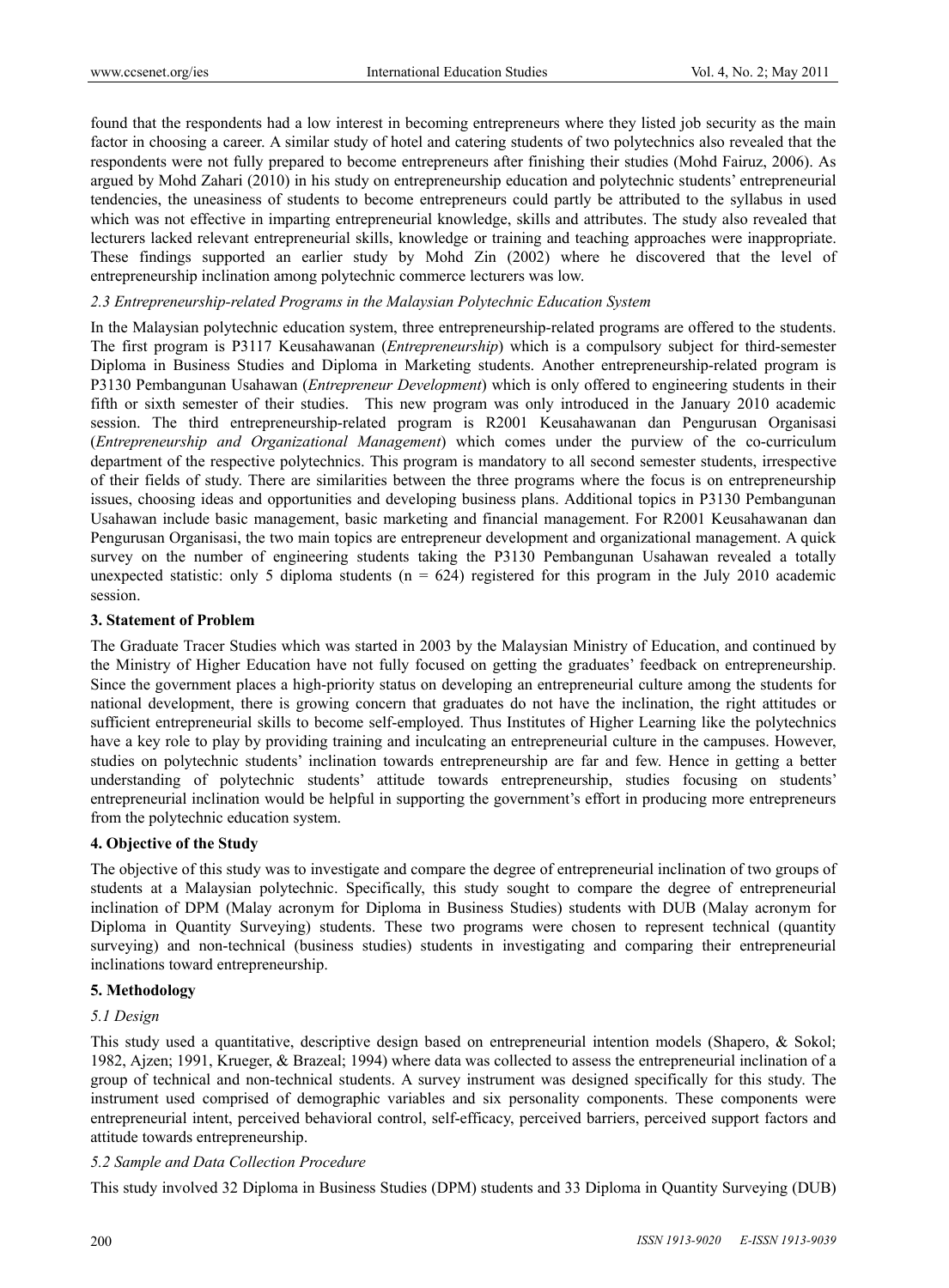students of a Malaysian polytechnic. For the purpose of this study, DUB students were considered as technical students whilst DPM students were considered as non-technical students. Both groups of semester five students had completed a twenty-week mandatory internship program with various public and private organizations. Twenty five students (38.5%) were males and forty students (61.5%) were females. The students were briefed on the purpose of the study and instruction was given on how to respond to the questionnaire. The questionnaires were administered in-situ and all the response sheets were retrieved from the respondents.

## *5.3 Instrumentation*

Items in the survey instrument were designed based on the Theory of Planned Behaviour (Ajzen, 1991), the Entreprenuerial Potential Model (Kruger & Brazeal, 1994) and other literatures. The instrument was divided into two main parts. Part A was on the demography of respondent (sex, race, and type of training provider (public/private)). Part B was divided into five sections: entrepreneurial intent (6 items), perceived behavioral control and self-efficacy (5 items), perceived barriers (6 items), perceived support factors (6 items for DPM students and 4 items for DUB students) and attitude towards entrepreneurship (3 items). A Likert-type scale was used with five choices (strongly agree  $(S_A) = 5$ , agree  $(A) = 4$ , neutral  $(N) = 3$ , disagree  $(D) = 2$  and strongly disagree  $(S_D) = 1$ ). Cronbach's alpha was used to determine the internal reliability of the survey instrument. The instrument was tested in its entirety and the five sub-sections of the survey were tested independently. The Cronbach's alpha reliability coefficients for the individual sections of the survey ranged from a low of 0.657 to a high of 0.829. These results indicated moderate to high levels of internal reliability.

## *5.4 Data Analysis*

The Statistical Package for the Social Sciences program (SPSS) version 12 for windows was used to analyze the data. Statistical analyses were used to investigate and compare the entrepreneurial inclination of both groups of students with regards to their entrepreneurial intent, perceived behavioral control, self-efficacy, perceived barriers, perceived support factors and attitude towards entrepreneurship.

#### **6. Results**

## *6.1 Demographic Analysis*

Demographic data collected on student participations included gender, race, and type of training provider (public or private sector). The total number of students involved in the study was 65. There were only 6 male students ( $n = 26$ ) from the DPM program compared to 19 male students ( $n = 33$ ) from the DUB program. Non-Malays constituted 14.3 % and 6.5 % of the total number of students from the DPM and DUB programs respectively. As for the type of training providers, one third of the respondents undertook their training with government agencies (Table 1).

#### *6.2 Descriptive Statistics*

6.2.1 Entrepreneurial intent - Mean and frequency distribution of responses.

Students' perceptions on entrepreneurial intent was assessed and compared (Table 2). The majority of DUB and DPM students ( $M = 3.88$ ,  $SD = 0.82$  and  $M = 3.91$ ,  $SD = 0.96$  respectively) felt that they were inclined to become entrepreneurs (item 1). However, a bigger percentage (30.3 %) of DUB students was non-committal compared to only 12.5 % of DPM students. DPM students rated themselves as significantly more entrepreneurial ( $M = 3.72$ , SD  $= 0.99$ ) than did DUB students (M = 3.48, SD = 0.75). This was reflected by a bigger percentage (65.7 %) of DPM students who stated that they would choose to become entrepreneurs after completing their studies (item 2). In comparison, only 45.5 % of DUB students stated likewise. On the likelihood of being self-employed in the near future, there was no significant difference between DUB ( $M = 3.76$ , SD = 0.90) and DPM ( $M = 3.75$ , SD = 09.2) students. A significant percentage of DUB and DPM students (69.7 % and 78.1 % respectively) stated that they saw themselves as entrepreneurs in the next ten years (item 3). On the choice of becoming an entrepreneur or working for some organization, 65.7 % of DPM students and 48.5 % of DUB students chose to become entrepreneurs (item 4). There was also no significant difference between the two groups of students when comparing the likelihood of quitting their studies should business opportunities arise (item 5). However, more DPM students (31.3 %) than DUB students (15.2 %) stated the possibility of not finishing their studies should business opportunities come along. On the question of educational experience, 65.7 % of DPM students agreed that the time spent studying at the polytechnic was part of their plan to become entrepreneurs compared to only 30.4 % as registered by DUB students (item 6).

6.2.2 Perceived behavioural control and self-efficacy - Mean and frequency distribution of responses.

The perceived behavioural control and self-efficacy of DPM and DUB students were assessed and compared. Results of item 7 (Table 3) indicated that DUB students felt they had more capabilities and resources to become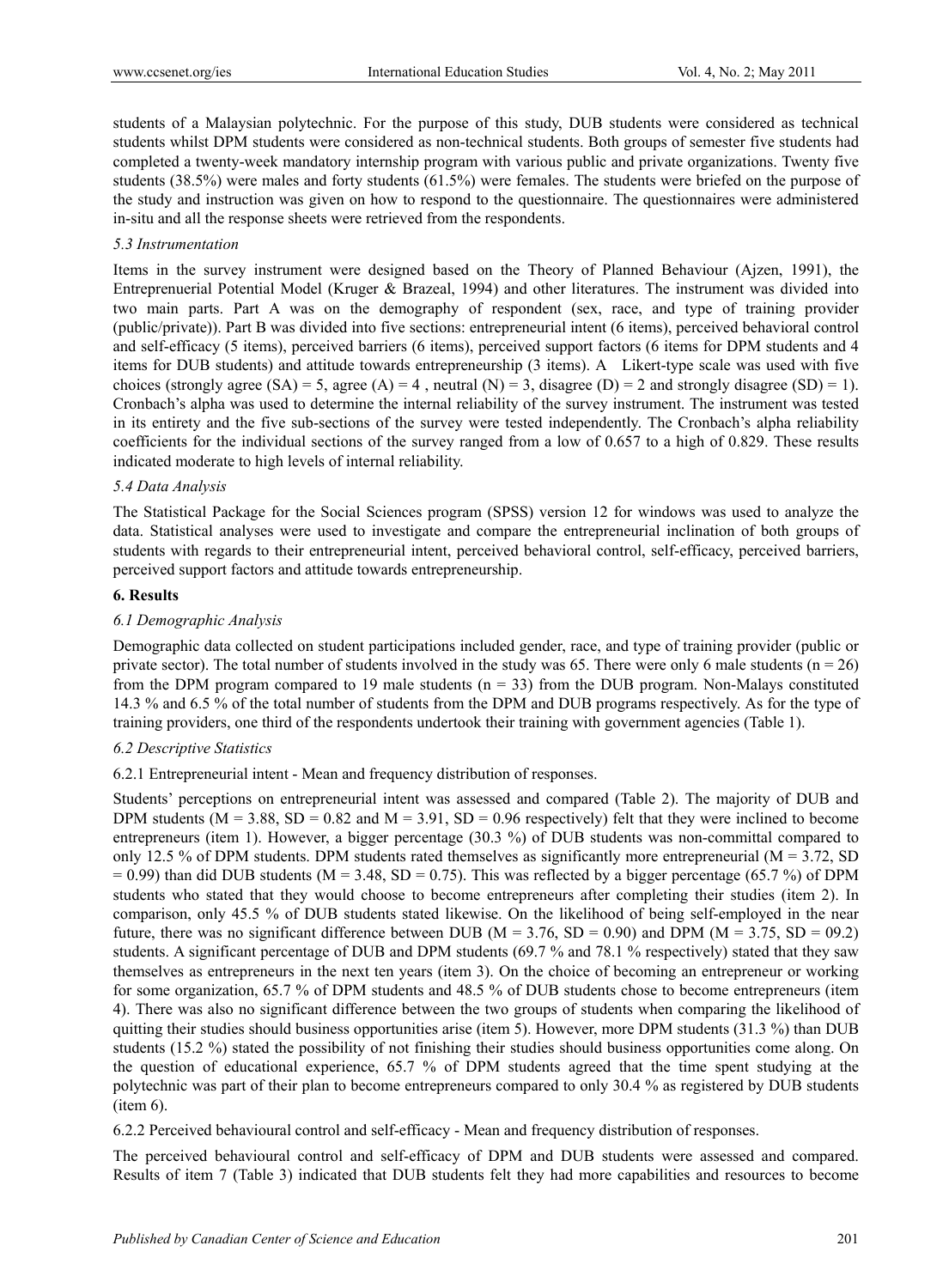entrepreneurs ( $M = 2.94$ ,  $SD = 0.97$ ), but this difference was not statistically significant. A comparison of respondents' perception of having the knowledge to conduct a business (item 8) showed that there were significant differences between DPM students (M = 3.75, SD = 0.62) and DUB students (M = 3.15, SD = 3.15). Almost eighty percent of DPM students indicated that they had the necessary knowledge as compared to DUB students (39.4 %). Also, 30.3 % of DUB students disagreed that they had the knowledge to conduct a business, which was in sharp contrast to only 3.1 % of DPM students who stated likewise. On leadership skills needed of an entrepreneur (item 9), 59.4 % of DPM students registered their agreement compared to only 30.3 % of DUB students. DPM students also showed higher levels of confidence in having the mental maturity and perseverance needed to become entrepreneurs (68.8 % and 78.1 % respectively). As for DUB students, the respective percentages were 39.4 % and 54.6 % (items 10 and 11). However, these differences were not statistically significant.

6.2.3 Perceived barriers - Mean and frequency distribution of responses**.** 

Students' perceived barriers toward becoming entrepreneurs were also investigated (Table 4). No significant differences between the two groups of students were identified when dealing with issues of entrepreneurship barriers. Fewer DPM students (31.3 %) perceived having difficulties in getting loans from banks (item 12) compared to their DUB counterparts (42.4 %). A slightly bigger percentage of DUB students stated that they perceived difficulties in getting new ideas (63.6 %) and not having the skills (54.6 %) to start a business (items 13 and 14). In comparison, only 59.4 % and 40.7 % of DPM students stated likewise. On the perception of getting enough capital to start a business, more than half of the respondents felt they would encounter difficulties (item 15). Surprisingly, more DPM students (71.9 %) perceived getting the capital as a barrier compared to DUB students (57.6 %). A bigger percentage of DPM students (75.0 %) also rated risks as perceived barriers (item 17) compared to DUB students (63.6 %).

6.2.4 Perceived support factors and attitude towards entrepreneurship - Mean and frequency distribution of responses.

The perceived support factors and attitude of both groups of students were assessed and compared (Table 5). Both DPM and DUB students were in agreement that entrepreneurs had a good image in society (item 18). Even though there were no significance differences between the two groups (in reference to entrepreneur's good standing in society), the percentage of DPM students (93.8 %) in agreement far out-numbered the percentage of DUB students (63.6 %). However, on the family support factor (item 19), there were significant differences between DPM ( $M =$ 3.59,  $SD = 0.98$ ) and DUB (M = 3.21,  $SD = 0.93$ ) students. Slightly more than 50 % of DPM students stated that their families encouraged them to become entrepreneurs. In contrast, only 30.3 % of DUB students agreed that their families were all for entrepreneurship whilst 48.5 % took a neutral stand on this factor. There were also significant differences on the factor of polytechnic educational experience inspiring the students to start a business. The mean scores for DPM and DUB students were  $3.91$  (SD = 0.73) and  $3.12$  (SD = 1.02) respectively. A bigger number of DPM students (75.1 %) and only 27.3 % of DUB students agreed that the polytechnic educational experience inspired them to become entrepreneurs (item 20). An alarming figure of 51.5 % of DUB students could not make up their mind on this support factor. On the one semester mandatory internship undertaken by the students (item 23), again a bigger percentage of DPM students (65.6 %) agreed that the industrial experience inspired them to become entrepreneurs. For DUB students, only 45.4 % stated their agreement. On a positive note, both groups of students (DPM: 81.2 % and DUB: 75.7 %) were in agreement on being their own 'bosses' rather than being salaried workers (item 24). A majority of the students ( DPM: 71.9 %, DUB = 72.7 %) were also in agreement that they could get more income by becoming entrepreneurs (item 25). On the attitude of forming a new enterprise rather than managing an existing company (item 26), more DPM students (62.5 %) registered their agreement compared to DUB students (42.4 %). Two encouraging results were gathered regarding the entrepreneurship subject (P3117 Keusahawanan) offered exclusively to DPM students. An identical percentage of students (93.8 %) agreed that the subject developed their social and leadership skills needed by entrepreneurs (item 21) and gave them the knowledge to start their own businesses (item 22).

#### **7. Discussion and Conclusion**

The purpose of this study was to compare the degree of entrepreneurial inclination between technical (quantity surveying) and non-technical (business) students at a Malaysian polytechnic. The study produced a number of interesting outcomes : a) non-technical students were more inclined to become entrepreneurs compared to technical students, b) more non-technical students were inclined to drop out of their studies should business opportunities arise, c) a high percentage of non-technical students considered their polytechnic educational experience as a stepping stone to become entrepreneurs, d) more non-technical students perceived having the knowledge to become entrepreneurs compared to technical students, e) a larger number of technical students were non-committal on becoming entrepreneurs, and f) a higher number of technical students perceived difficulties in getting assistance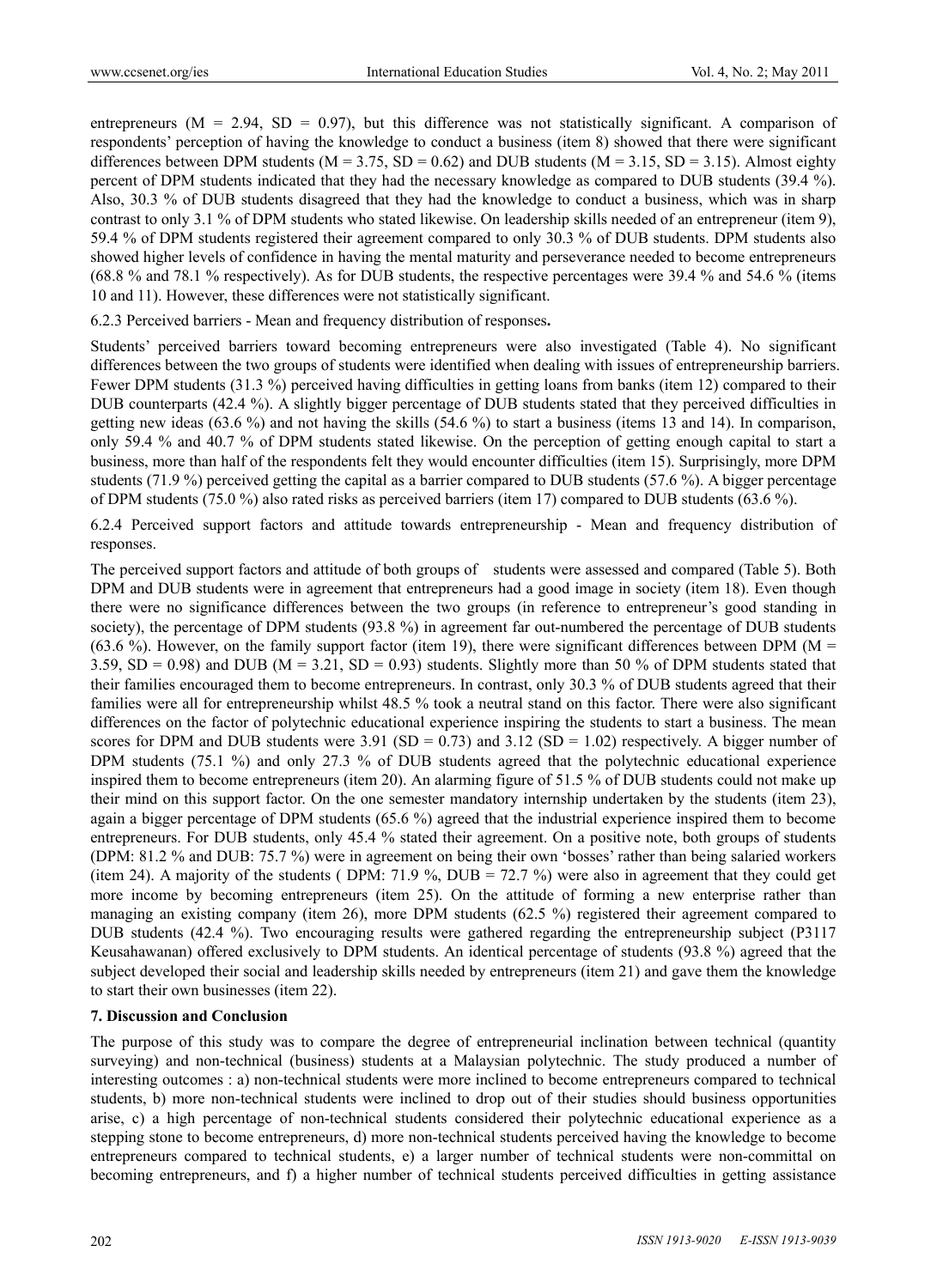from financial providers.

The finding that indicated non-technical students were more prepared to become entrepreneurs than technical students was somewhat expected. This finding is parallel to the results of a study by Hytti, Paasio and Pukkinen (2005) which showed that people with the background in business had more positive attitudes towards entrepreneurship than people with a background in engineering. Previous studies have also shown that technical students tend to have a late start in entrepreneurship activities (Galloway, Anderson & Brown, 2006) and weak in entrepreneurial orientation (Caroline & Remi, 2006). Not surprisingly, a study by Zahariah, Amalina and Erlane (2010) found that more than half of Malaysian business students surveyed had intentions to become entrepreneurs. This finding also supported results of a study of Malaysian secondary school students where 'art' students' illustrated higher intentions to become entrepreneurs compared to 'science' students (Zaidatol Akmaliah & Afsaneh, 2009b). Similarly, another study of science and engineering students of normal and technical schools in Malaysia suggested that the students' entrepreneurial intention is in the moderate to low category (Zaidatol Akmaliah & Abdullah Salleh, 2008b).

In relation to the number of students intending to quit their studies should business opportunities arise, the low score meant that students valued their education even though they had entrepreneurial intentions. However, steps should be taken to ensure that entrepreneurship education in polytechnics is relevant and applicable in the real business world. Gilbert (2010) proposed that entrepreneurship education in Institutes of Higher Learning should emulate the real practice; creative, risky, exciting and satisfying. Since the majority of polytechnic students are in the 20 - 22 age bracket, it is also important to note the findings of a study in attitude change towards entrepreneurship which found that those in the 20 – 22 age bracket were the most influenced after undergoing an entrepreneurship program (Hatten & Ruthland, 1995).

It was also heartening to discover that more than 60% of non-technical students agreed their polytechnic educational experience inspired them to become entrepreneurs and the knowledge gained would help them start their own enterprises. More non-technical students also agreed that they had the knowledge to become entrepreneurs when compared to technical students. As argued by Lee and Wong (2003), an individual's positive attitude towards entrepreneurship education promotes business start-up. Previous studies have shown that entrepreneurial intent is directly affected by perceived barriers and support factors (Luthje & Franke, 2003; Akpomi, 2008; Shinnar, 2009). The above findings were supported by Wang and Wong (2004) who found that inadequate business knowledge and perceived risks are deterrent to entrepreneurial intent. Thus the larger number of technical students not declaring their intent in becoming entrepreneurs was arguably due to factors related to perceived barriers. This could be traced back to their less than encouraging responses on; a) having adequate knowledge and skills, b) ease of getting financial support, c) getting entrepreneurship ideas, and d) risks in business.

# **8. Suggestions**

This study illustrated an above average inclination towards entrepreneurship among the students surveyed. Lack of exposure, experience and information could be factors that contributed to this scenario. In the polytechnic education system, more that sixty percent of the programs are considered technical programs. Thus, the high response rate in the category of 'neutral' amongst technical students for item 2 (entrepreneurial intention) and item 20 (polytechnic educational experience) is a cause for concern and needs to be investigated further. Post-graduation studies are also necessary in examining the effectiveness of the entrepreneurship education (curriculum, teaching methods, etc.). Further investigations should also be carried out to: a) include students from all programs and at all levels of study, and b) determine the level of competency of lecturers teaching entrepreneurship-related subjects. Longitudinal studies are also helpful in investigating changes in attitude toward entrepreneurship over the study period. Other studies that could be carried out include examining the relationship between students' demographic characteristics and their entrepreneurial inclinations. Findings from these studies would help the policy makers, curriculum developers and polytechnic educators in improving the present curriculum and delivery systems, thus helping to accomplish the national agenda of creating an innovative entrepreneurial culture and making entrepreneurship as a career choice among polytechnic graduates.

# **References**

Ajzen, I. (1991). The Theory of Planned Behavior. *Organizational Behavior and Human Decision Processes,50*(2), 179–211

Akpomi, M.E. (2008, December). Entrepreneurship Among Graduates-to-be of Business/Management Faculties and Economic Development in Nigeria. [Electronic version]. *European Journal of Economics, Finance and Administrative Sciences,* (14), 52–61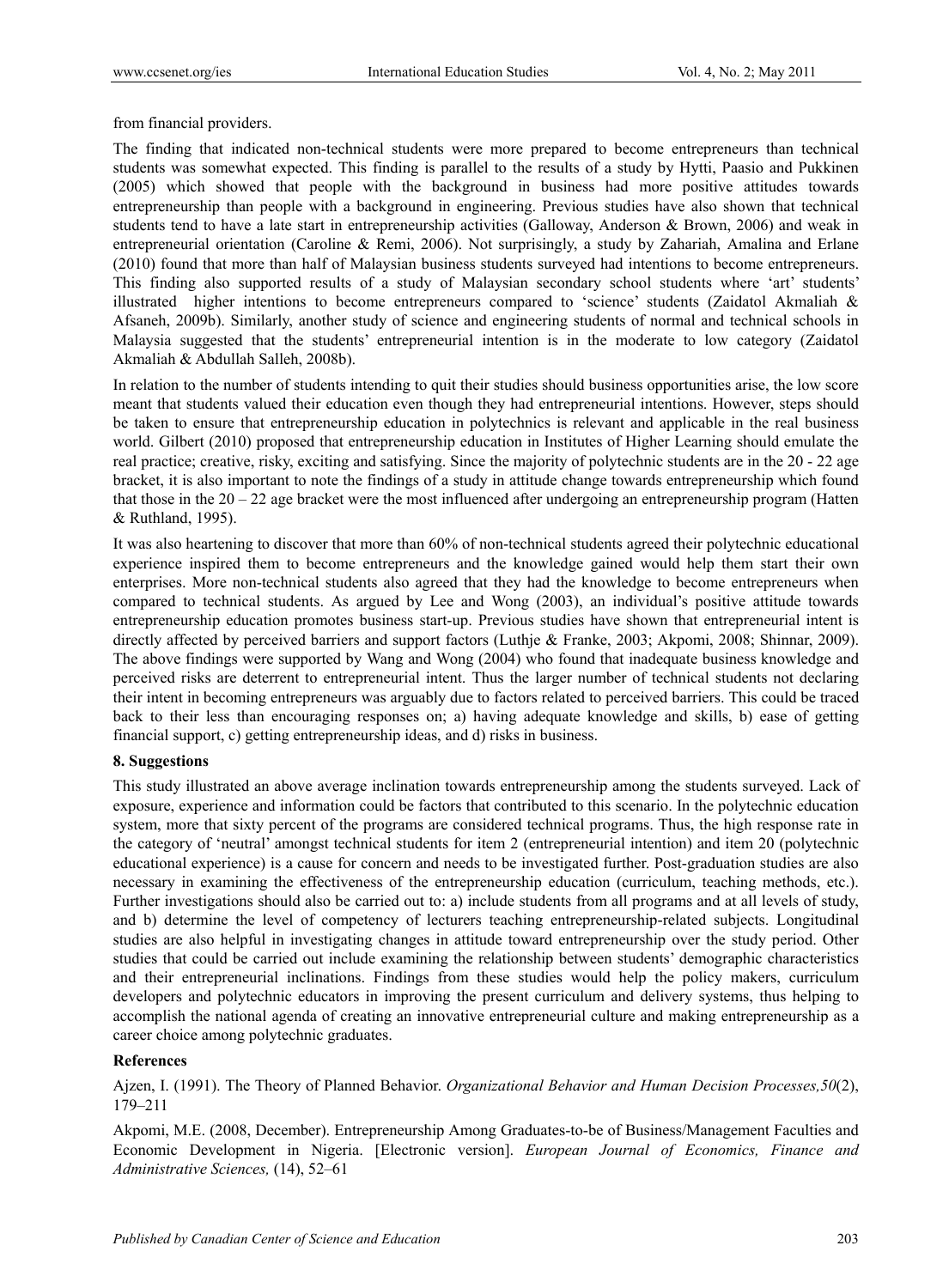Arifatul Husna, M.A., Zainol, B., Zakiyah, S., & Adura, A. (2010). Predicting Entrepreneurial Intention Among Malay University Accounting Students in Malaysia*. Unitar e-Journal.* [Online] Available: http://ejournal.unirazak.edu.my/articles/Predicting\_Entrepreneur\_p1v6n1Jan10.pdf(July24(July24, 2010)

Azlan, A.B. (2009, November 17). Getting more grads to become entrepreneurs. *The New Straits Times,* p.B7

Baharu, K. (1994). *Orientasi Sikap Keusahawanan di Kalangan Pelajar Politeknik di Malaysia. [Entrepreneurial Orientation among Malaysian Polytechnic Students].* (Unpublished master's thesis).Universiti Utara Malaysia, Perlis, Malaysia.

Caroline, V., & Rémi, B. (2006). Developing an Entrepreneurial Spirit among engineering college students: what are the educational factors? In A. Fayolle and H. Klandt (eds.) *International Entrepreneurship Education Issues and Newness*. [Online] Available: http://rb.ec-lille.fr/perso/papers/E\_Elgar\_chapter\_project\_Verzat\_Bachelet.pdf(July21, 2010)

Fewer unemployed graduates expected. (2009, July 22). *The New Straits Times*, p.2

Galloway, L., Anderson, M., & Brown, W. (2006). Are engineers becoming more enterprising? A study of the potentials of entrepreneurship education. *International Journal of Continuing Engineering Education and Life Long learning, 16(5)*, 355–365

Gilbert, D. (2010). Integrating Theory and Practice for Student Entrepreneurs: An Applied Learning Model. *Journal of Enterprising Culture*, 18(1). 83–106

Hatten T.S., & Ruhland, S.K. (1995). Student attitude toward entrepreneurship as affected by participation in an SBI program. *Journal of Education for Business*, 70(4), 224–227

Hian, C,K. (1996). Testing hypothesis of entrepreneurial characteristics. A study of Hong Kong MBA students. *Journal of Managerial Psychology*, 11(3), 12–25

Hytti, U., Paasio, K., & Pukkinen, T. (2005, June), *Entrepreneurial intentions of university students and graduates – a Finnish perspective*. Paper presented at the ICSB 2005 World Conference, Washington DC, USA. [Online] Available: http://www.tse.fi/EN/search/Pages/StaffSearch.aspx?k=pukkinen&start=30

Ismail, L. (2006). *Faktor-Faktor Keyakinan Diri Dalam Menceburi Bidang Kerjaya Keusahawanan di kalangan Pelajar Kejuruteraan Pertanian Politeknik Kota Bharu Kelantan.* [*Confidence Factors in Entrepreneurship among Agriculture Engineering Students of Kota Bharu Polytechnic, Kelantan*]*.* (Unpublished master's project report). Universiti Tun Hussein Onn, Johor, Malaysia.

Kristiansen, S., & Nurul Indarti. (2004). Entrepreneurial Intention Among Indonesian and Norwegian Students. *Journal of Enterprising Culture,12*(1), 55–78

Krueger, N.F., & Brazeal, D.(1994). Entrepreneurial potential and potential entrepreneurs. *Entrepreneurship Theory and Practice, 1*8(3), 91–104

Lee, L. & Wong, P.K. (2003). Attitude towards Entrepreneurship Education and New Venture Creation. *Journal of Enterprising Culture, 11*(4),339–357

Luthje, C., & Franke, N. (2003). The 'making' of an entrepreneur: Testing a model of entrepreneurial intent among engineering students at MIT. *R&D Management, 33*(2), 35–147

Md Yusof, A.B., Rohan, J.,& Yong Zulina, Z. An Overview of Graduate Employability of Recent Graduates: Some Facts and Figures. *Seminar on Employability. The Ministry of Higher Education of Malaysia,Putrajaya.21-22 July*  **2009**. Available: **Community Community Community Available: Available: Available:** 

http://www.alumni.upm.edu.my/employability/papers/002\_Prof\_%20Dr\_Yusof\_Abu%20Bakar.pdf(August15, 2010)

Mohd Fairuz, R. (2006). *Kesediaan Bakal Graduan Hotel dan Katering Politeknik Dalam Menceburi Bidang Keusahawanan Katering*. [*Readiness of Polytechnic Hotel and Catering Graduates in Entrepreneurship*]. Unpublished master's project report). Universiti Tun Hussein Onn, Johor, Malaysia.

Mohd Nizam, A.R., Norhamidi, M., Dzuraidah A.W., Jaharah, A.G., Nishata Royan, R.R., & Shahida Azura, M.A. (2009). Engineering Students towards Entrepreneurship Awareness. *Seminar Pendidikan Kejuruteraan dan Alam Bina (PeKA'09).* [Online] Available: http://pkukmweb.ukm.my/~upak/pdffile/PeKA09/P4/33.pdf(June10, 2010)

Mohd Zahari, I. (2010). *Developing Entrepreneurship Education: Empirical Findings from Malaysian Polytechnics*. (Doctoral dissertation, The University of Hull, United Kingdom). [Online] Available: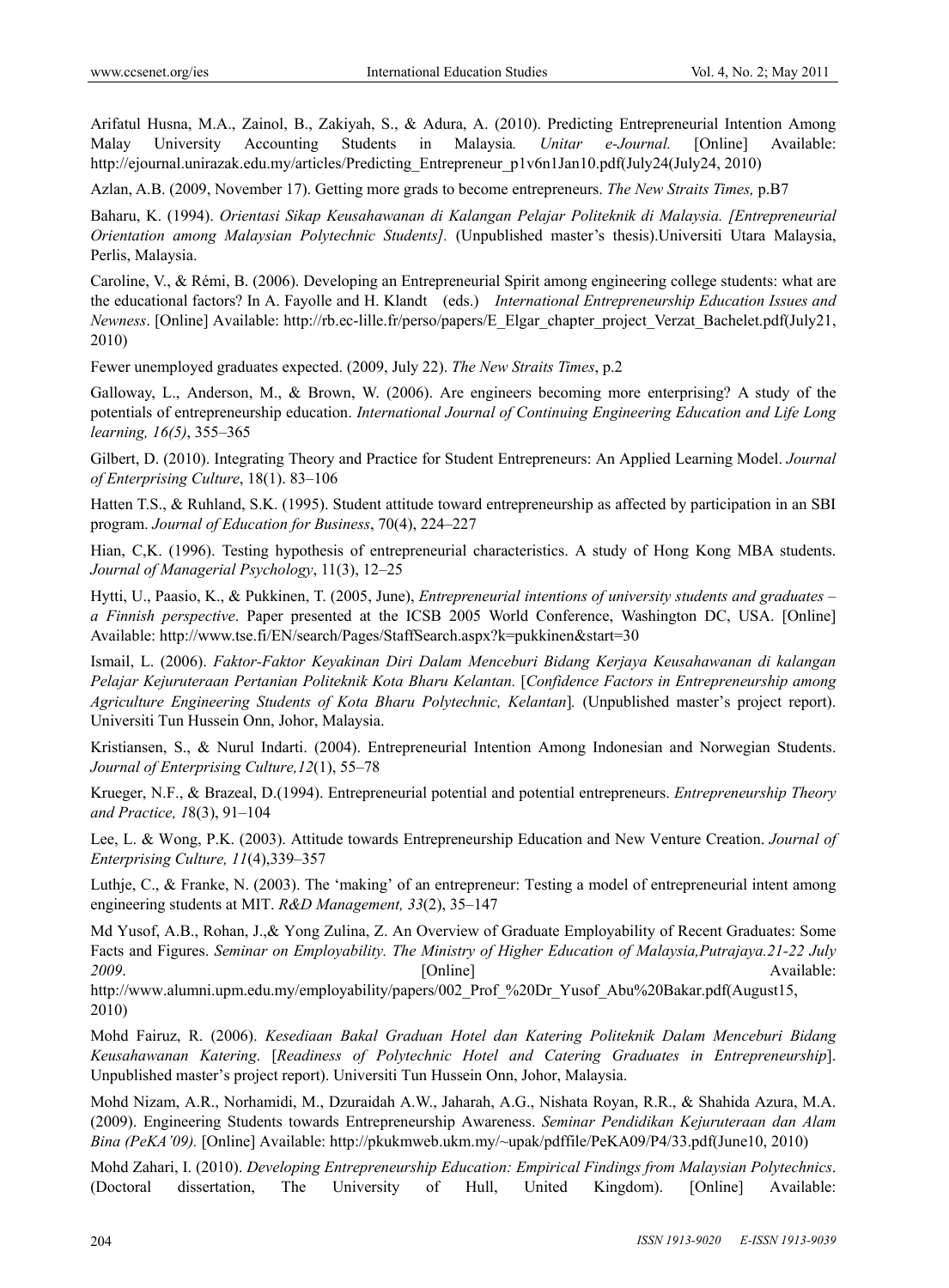https://edocs.hull.ac.uk/muradora/objectView!getDataStreamContent.action?pid=hull:2682&dsid=document.pdf&m imeType=application/pdf(July 10, 2010)

Mohd Zin, M. (2002). *Kecenderungan Keusahawanan Di Kalangan Staf Akademik Jabatan Perdagangan Politeknik-Politeknik Kementerian Pendidikan Malaysia*. [*The Entrepreneurial Inclination among the Commerce Department Academic Staff of Malaysian Ministry of Education Polytechnics*]. (Unpublished master's thesis). Universiti Utara Malaysia, Perlis, Malaysia.

National Economic Advisory Council. [NEAC] (2010). *New Economic Model for Malaysia. Part 1: Strategic Policy Directions*. Kuala Lumpur: Author.

Ooi, Y.K., (2008). *Inclination towards entrepreneurship among Malaysian university students in Northern Peninsula Malaysia*. (Unpublished doctoral dissertation). Swinburne University of Technology, Melbourne, Australia.

Palaniappan, A.K., & Rafik-Galea, S. (2009). Creativity and Entrepreneurial Tendencies among Form Two Malaysian Students. *Journal of Applied Sciences*, 9(19), 3539–3546

Sarimah, C.H. (2001). Pemilihan Kerjaya Berorientasikan Keusahawanan di kalangan Pelajar Perakaunan Politeknik Kementerian Pendidikan Malaysia: Kajian Empiri. [*Entrepreneurial Orientated Career Choice among Accounting students of Malaysian Ministry of Education Polytechnics: An Empirical Study*]. (Unpublished master's thesis). Universiti Utara Malaysia, Perlis, Malaysia.

Shapero, A., & Sokol, L. (1982). The Social Dimensions of Entrepreneurship. . In C.A. Kent, D.L. Sexton, & K.H. Vesper (eds.), *Encyclopedia of entrepreneurship*, 72–90. Englewood Cliffs, NJ: Prentice–Hall.

Shay, J., & Terjensen, S. (2005). Entrepreneurial aspirations and intentions of business students: A gendered perspective. [Online] Available: http://www.babson.edu/entrep/fer/2005FER/chapter\_ii/summary\_ii7.html(June 20, 2010)

Shinnar, R., Pruett, M., & Toney, B. (2009). Entrepreneurship Education: Attitudes across campus. *Journal of Education for Business*, 84(3), 151–159

Wang, C.K, & Wong P.K. (2004). Entrepreneurial interest of university students in Singapore. *Technovation*, 24(2), 163–172.Yar Hamidi, D., Wennberg, K., & Berglund, H. (2008). Creativity in Entrepreneurship Education. Journal of Small Business and Enterprise Development. 15(2), 304–320

Zahariah M.Z, Amalina M.A., & Erlane, K. G. (2010). Entrepreneurship Intention Among Malaysian Business Students. Canadian Social Science, 6(3),34–44

Yar Hamidi, D., Wennberg, K., & Berglund, H. (2008). Creativity in Entrepreneurship Education. *Journal of Small Business and Enterprise Development.* 15(2), 304–320

Zahariah M.Z, Amalina M.A., & Erlane, K. G. (2010). Entrepreneurship Intention Among Malaysian Business Students. *Canadian Social Science*, 6(3),34–44

Zaidatol Akmaliah, L.P. (2009). Entrepreneurial as a Career Choice: An Analysis of Entrepreneurial Self-Efficacy and Intention of University Students. *European Journal of Social Science*s, *9*(2), 338*–*349

Zaidatol Akmaliah, L.P., & Abdullah Salleh, A.S. (2008a). Development of Entrepreneurial Spirit among Students: A Case Study. *International Journal of Interdisciplinary Social Sciences*, 3(3), 213–220.

Zaidatol Akmaliah, L.P & Abdullah Salleh, A.S. (2008b). Science and Engineering Students: Are They Entrepreneurial? *International Journal of Learning*, 15(7),105–110

Zaidatol Akmaliah, L.P & Afsaneh, B. (2009a). Entrepreneurial Intention of University Students: An Analysis of Gender and Ethnic Groups. *International Journal of Knowledge, Culture and Change Management*, 9(4), 49–60

Zaidatol Akmaliah, L.P & Afsaneh, B. (2009b). Developing Future Entrepreneurs: A Need to Improve Science Students Entrepreneurial Participation. *International Journal of Knowledge, Culture and Change Management*, *9*(2), 45–58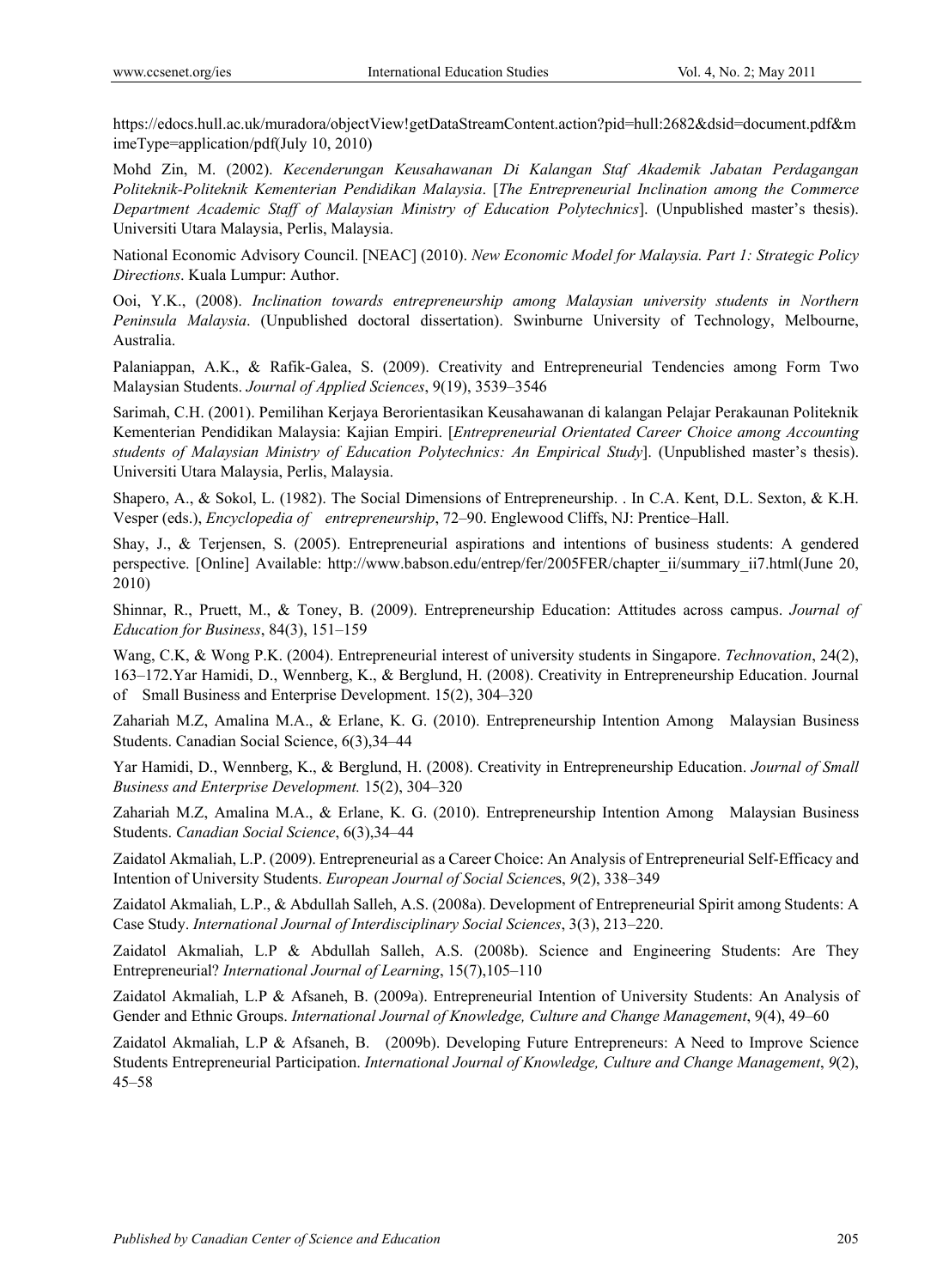## Table 1. Demographic Data

| Type of Program          |                |                     |           |                     |  |  |  |  |
|--------------------------|----------------|---------------------|-----------|---------------------|--|--|--|--|
|                          | <b>Studies</b> | Diploma in Business |           | Diploma in Quantity |  |  |  |  |
|                          |                |                     | Surveying |                     |  |  |  |  |
| No. of Respondents       | 32             |                     | 33        |                     |  |  |  |  |
| Gender                   | Male           | 6                   | Male      | 19                  |  |  |  |  |
|                          | Female         | 26                  | Female    | 14                  |  |  |  |  |
|                          |                |                     |           |                     |  |  |  |  |
| Race                     | Malay          | 28                  | Malay     | 31                  |  |  |  |  |
|                          | Chinese        | $\overline{2}$      | Chinese   | $\overline{2}$      |  |  |  |  |
|                          | Indian         | $\overline{2}$      | Indian    |                     |  |  |  |  |
|                          | <b>Others</b>  |                     | Others    |                     |  |  |  |  |
| <b>Training Provider</b> | Public         | 11                  | Public    | 11                  |  |  |  |  |
|                          | Private        | 21                  | Private   | 21                  |  |  |  |  |

Table 2. Entrepreneurial Intent - Mean and Frequency Distribution

|                | Diploma in Quantity Surveying |      |      |         |         |            | Diploma in Business Studies |      |         |        |  |
|----------------|-------------------------------|------|------|---------|---------|------------|-----------------------------|------|---------|--------|--|
|                | $(n = 33)$                    |      |      |         |         | $(n = 32)$ |                             |      |         |        |  |
| Item           | Mean                          | Std. | SD & | Neutral | SA &    | Mean       | Std                         | SD & | Neutral | SA & A |  |
|                |                               | Dev. | D(%) | $(\%)$  | $A(\%)$ |            | Dev.                        | D(%) | $(\%)$  | $(\%)$ |  |
| 1              | 3.88                          | 0.82 | 3.0  | 30.3    | 66.6    | 3.91       | 0.96                        | 9.4  | 12.5    | 78.1   |  |
| $\overline{2}$ | 3.48                          | 0.77 | 6.1  | 48.5    | 45.5    | 3.72       | 0.99                        | 15.6 | 18.8    | 65.7   |  |
| 3              | 3.76                          | 0.90 | 12.1 | 18.2    | 69.7    | 3.75       | 0.92                        | 12.5 | 9.4     | 78.1   |  |
| $\overline{4}$ | 3.61                          | 1.16 | 18.2 | 33.3    | 48.5    | 3.84       | 1.11                        | 12.5 | 21.9    | 65.7   |  |
| 5              | 2.30                          | 1.10 | 51.6 | 33.3    | 15.2    | 2.84       | 1.22                        | 40.6 | 28.1    | 31.3   |  |
| 6              | 3.18                          | 1.01 | 27.3 | 42.4    | 30.4    | 3.63       | 0.87                        | 9.4  | 25.0    | 65.7   |  |

Likert Scale Code:  $SD =$  Strongly Disagree = 1, D = Disagree, Neutral = 3, A = Agree, Strongly Agree = 5

Table 3. Perceived Behavioral Control and Self-Efficacy - Mean and Frequency

|        | Diploma in Quantity Surveying |              |              |                   |                 |            | Diploma in Business Studies |              |                   |                  |  |  |
|--------|-------------------------------|--------------|--------------|-------------------|-----------------|------------|-----------------------------|--------------|-------------------|------------------|--|--|
|        | $(n = 33)$                    |              |              |                   |                 | $(n = 32)$ |                             |              |                   |                  |  |  |
| Item   | Mean                          | Std.<br>Dev. | SD &<br>D(%) | Neutral<br>$(\%)$ | SA &<br>$A(\%)$ | Mean       | Std<br>Dev.                 | SD &<br>D(%) | Neutral<br>$(\%)$ | SA & A<br>$(\%)$ |  |  |
| $\tau$ | 2.94                          | 1.06         | 36.4         | 27.3              | 36.3            | 2.81       | 0.97                        | 34.4         | 43.8              | 21.9             |  |  |
| 8      | 3.15                          | 0.94         | 30.3         | 30.3              | 39.4            | 3.75       | 0.62                        | 3.1          | 25.0              | 71.9             |  |  |
| 9      | 3.24                          | 0.83         | 15.2         | 54.5              | 30.3            | 3.50       | 0.76                        | 12.5         | 28.1              | 59.4             |  |  |
| 10     | 3.27                          | 0.76         | 15.2         | 45.5              | 39.4            | 3.59       | 0.95                        | 15.6         | 15.6              | 68.8             |  |  |
| 11     | 3.58                          | 0.66         | 3.0          | 42.4              | 54.6            | 3.81       | 0.86                        | 12.5         | 9.4               | 78.1             |  |  |

Likert Scale Code:  $SD =$  Strongly Disagree = 1, D = Disagree, Neutral = 3, A = Agree, Strongly Agree = 5